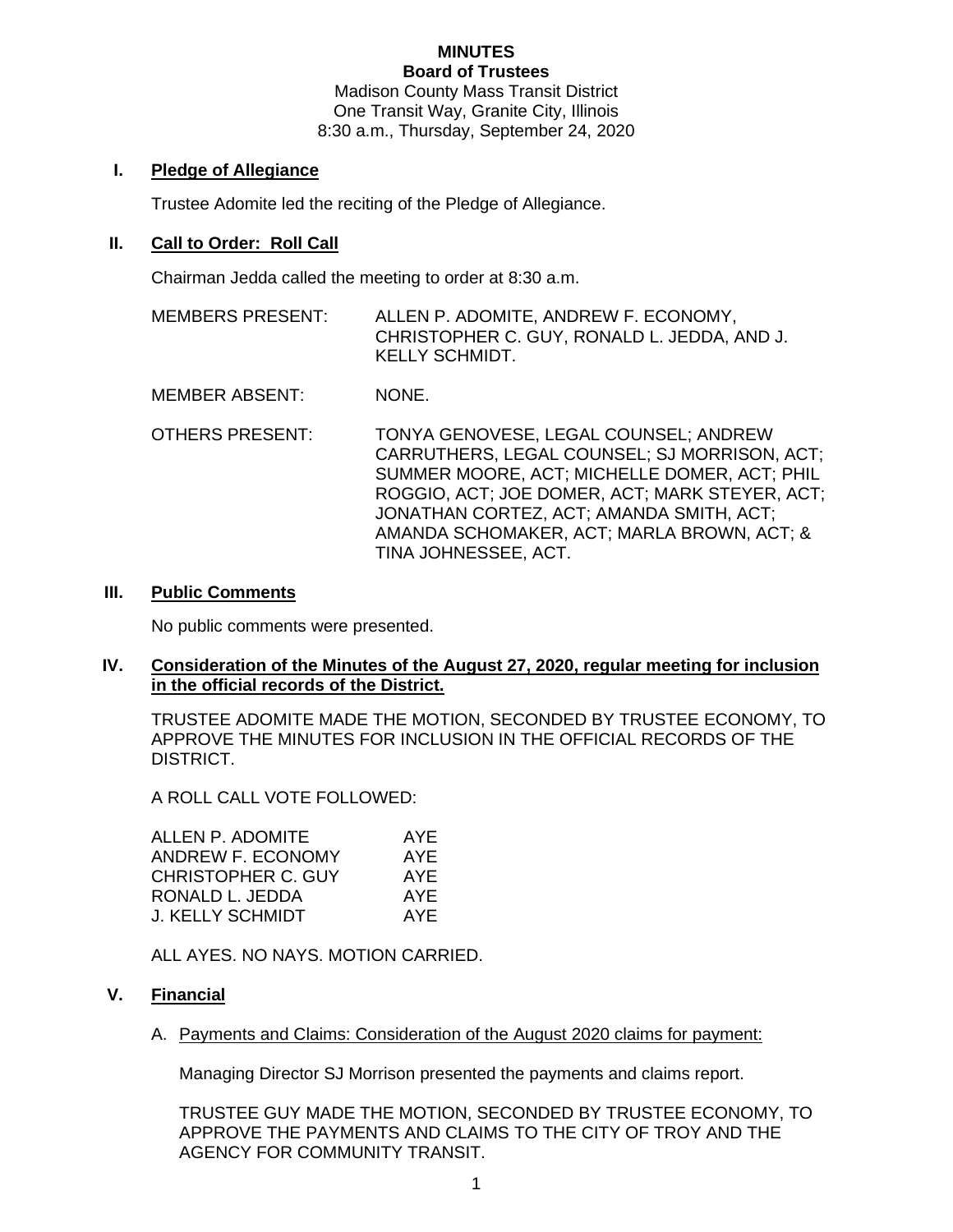A ROLL CALL VOTE FOLLOWED:

ALLEN P. ADOMITE ABSTAINED ANDREW F. ECONOMY AYE CHRISTOPHER C. GUY AYE RONALD L. JEDDA AYE J. KELLY SCHMIDT ABSTAINED

TRUSTEE ADOMITE & SCHMIDT ABSTAINED. ALL AYES. NO NAYS. MOTION CARRIED.

TRUSTEE GUY MADE THE MOTION, SECONDED BY TRUSTEE ADOMITE, TO APPROVE THE PAYMENTS AND CLAIMS, EXCLUDING THE PAYMENTS AND CLAIMS TO THE CITY OF TROY AND THE AGENCY FOR COMMUNITY TRANSIT.

A ROLL CALL VOTE FOLLOWED:

ALLEN P. ADOMITE AYE ANDREW F. ECONOMY AYE CHRISTOPHER C. GUY AYE RONALD L. JEDDA AYE J. KELLY SCHMIDT AYE

ALL AYES. NO NAYS. MOTION CARRIED.

B. Monthly Financial Report: Reviews of the monthly financial records as of August 31, 2020:

Managing Director SJ Morrison presented the monthly financial report.

TRUSTEE ADOMITE MADE THE MOTION, SECONDED BY TRUSTEE SCHMIDT, TO APPROVE OF THE MONTHLY FINANCIAL REPORT AS OF DATE.

A ROLL CALL VOTE FOLLOWED:

| ALLEN P. ADOMITE   | AYE |
|--------------------|-----|
| ANDREW F. ECONOMY  | AYE |
| CHRISTOPHER C. GUY | AYE |
| RONALD L. JEDDA    | AYE |
| J. KELLY SCHMIDT   | AYF |
|                    |     |

ALL AYES. NO NAYS. MOTION CARRIED.

## **VI. Transit Service**

A. Managing Director's Report:

Managing Director SJ Morrison produced the report.

Morrison reported there were eight-five thousand (85,000) Fixed Route boardings this August, which is approximately fifty percent lower than last year. The implemented August service change with the Gateway Commerce Shuttle, Gateway Commerce Express Routes, and restorations of eighty percent of service produced an additional eight hundred to one thousand (800 to 1,000) boardings per day.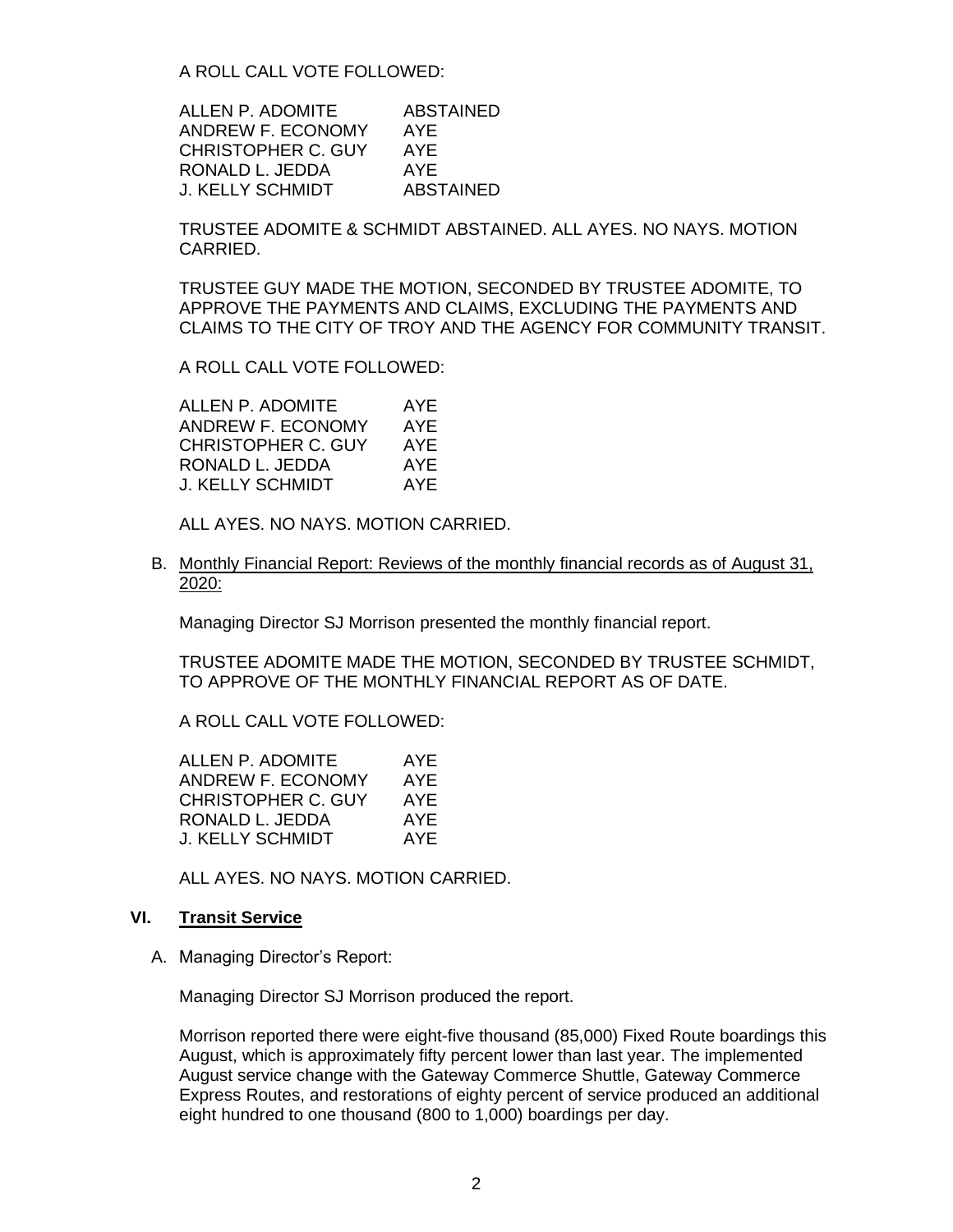Morrison mentioned the MCT Trails media coverage on the MEPRD grant for three hundred thousand dollars (\$300,000) for the IT Beltline Trail construction from Emerson Avenue to Irma Avenue.

Morrison stated that the consultants continued their efforts on the three IDNR projects, which include: Troy-Trail Extension, Schoolhouse Trail to Pleasant Ridge Park Connector, and the Nickel Plate Trail. The construction is expected to begin in 2021. Morrison let the board know there was still no word on the IDNR grants for the Confluence Trail Improvements and the Nature Trail Improvements.

Morrison revealed that the consultant, Oates and Associates, submitted the final trail studies for IL-111 and IL-157 grade separation. The studies provided the pros/cons, cost, and an engineering analysis on the possibility of constructing a tunnel or bridge at both locations.

Morrison reported that the IL-157 bus stop shelters, and trash receptacles were installed. The tunnel lighting was scheduled to be installed October 5.

Morrison revealed that the September and October Back to School scavenger hunt on GooseChase that is divided into two age groups (elementary and 13+) that runs until the end of October.

Morrison indicated that there was still no official word on the Rebuild Illinois grants for the MCT administration building, but continued efforts were progressing on the design of the building and the security elements.

Jedda questioned if we could start securing the base sooner rather than later.

Morrison mentioned it would come down to using the requested federal funds, but minor improvements could be initiated.

Economy commented that the project cost would only increase with time.

The board collectively agreed that base security was of the upmost importance.

Morrison informed the board that the Eastgate Park & Ride pre-bid meeting was well attended by a variety of contractors and subcontractors on September 15. The bids were due Tuesday, September 29, and a contract award recommendation would be presented at the October meeting. The construction is estimated to take ten months from the notice to proceed.

Jedda asked how many parking spaces were expected.

Morrison answered one hundred and four parking spaces, a patron waiting area, driver restrooms, as well as video surveillance.

B. January 2021 Service Change Proposal

A presentation was made by Director of Planning & Capital Projects, Phil Roggio, & the Manager of Planning & Scheduling, Joe Domer.

TRUSTEE ADOMITE MADE THE MOTION, SECONDED BY TRUSTEE SCHMIDT, TO APPROVE OF THE JANUARY 2021 SERVICE CHANGE PROPOSAL.

A ROLL CALL VOTE FOLLOWED:

ALLEN P. ADOMITE AYE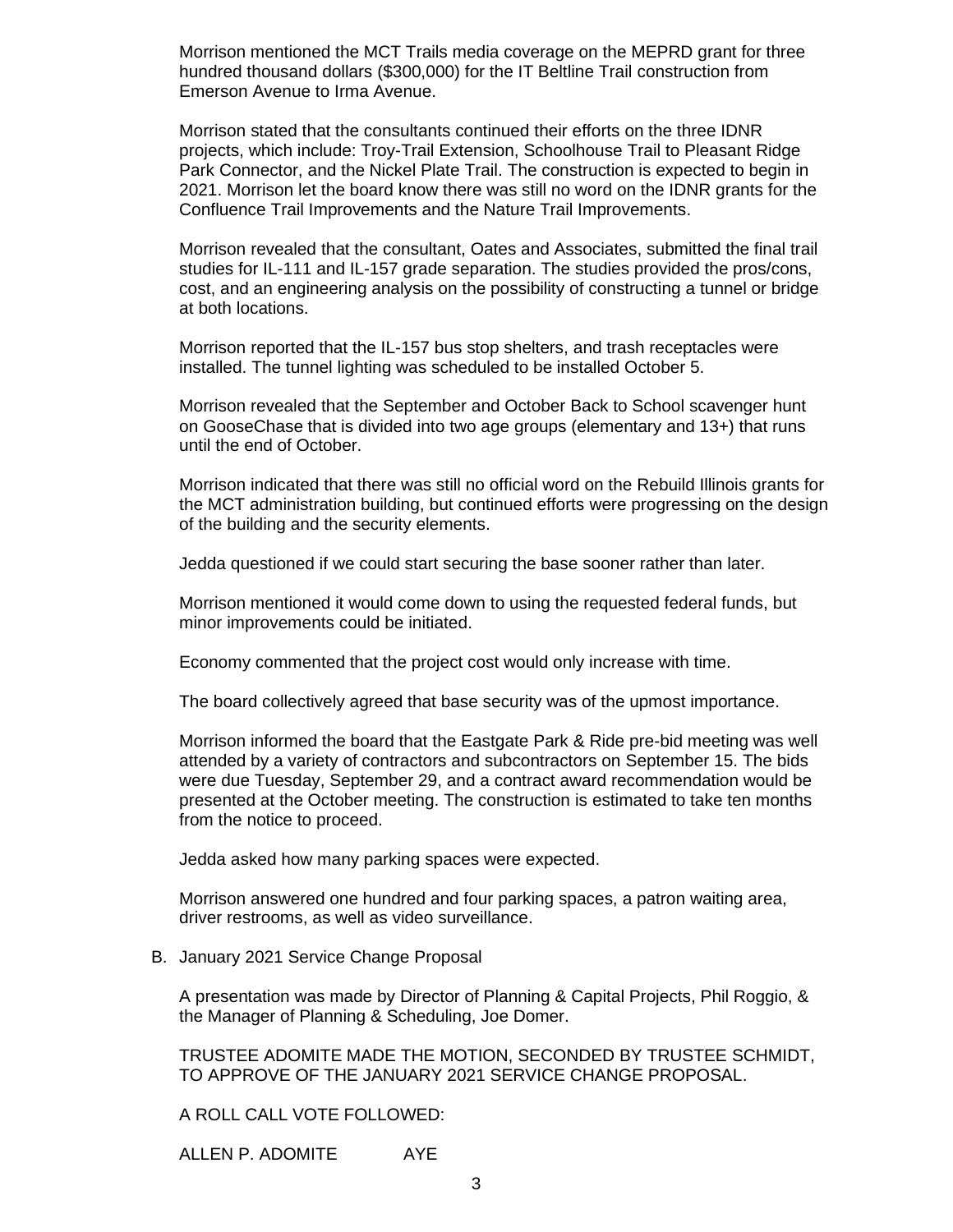| ANDREW F. ECONOMY  | AYF |
|--------------------|-----|
| CHRISTOPHER C. GUY | AYE |
| RONALD L. JEDDA    | AYF |
| J. KELLY SCHMIDT   | AYF |

ALL AYES. NO NAYS. MOTION CARRIED.

C. TRUSTEE ECONOMY MADE THE MOTION, SECONDED BY TRUSTEE ADOMITE, TO APPROVE THE FOLLOWING RESOLUTION:

21-08 AUTHORIZING PHASE 1 & 2 OF THE MCT TRAILS BEAUTIFICATION PROJECT

A ROLL CALL VOTE FOLLOWED:

ALLEN P. ADOMITE AYE ANDREW F. ECONOMY AYE CHRISTOPHER C. GUY AYE RONALD L. JEDDA AYE J. KELLY SCHMIDT AYE

ALL AYES. NO NAYS. MOTION CARRIED.

D. TRUSTEE ADOMITE MADE THE MOTION, SECONDED BY TRUSTEE ECONOMY, TO APPROVE THE FOLLOWING RESOLUTION:

21-09 AUTHORIZING THE MADISON COUNTY VANPOOL INITIATIVE

A ROLL CALL VOTE FOLLOWED:

| ALLEN P. ADOMITE   | AYE |
|--------------------|-----|
| ANDREW F. ECONOMY  | AYE |
| CHRISTOPHER C. GUY | AYF |
| RONALD L. JEDDA    | AYF |
| J. KELLY SCHMIDT   | AYF |

ALL AYES. NO NAYS. MOTION CARRIED.

- E. TRUSTEE SCHMIDT MADE THE MOTION, SECONDED BY TRUSTEE ADOMITE, TO APPROVE THE FOLLOWING RESOLUTION:
	- 21-10 AUTHORIZING THE PURCHASE OF A VEHICLE FOR THE CITY OF HIGHLAND, ILLINOIS, TO SERVE THE RESIDENTS OF MADISON COUNTY, ILLINOIS AND THE EXECUTION OF A MOTOR VEHICLE LEASE AND/OR MAINTENANCE AGREEMENT

A ROLL CALL VOTE FOLLOWED:

| ALLEN P. ADOMITE   | AYE |
|--------------------|-----|
| ANDREW F. ECONOMY  | AYE |
| CHRISTOPHER C. GUY | AYE |
| RONALD L. JEDDA    | AYE |
| J. KELLY SCHMIDT   | AYE |

ALL AYES. NO NAYS. MOTION CARRIED.

**VII. Other Business**